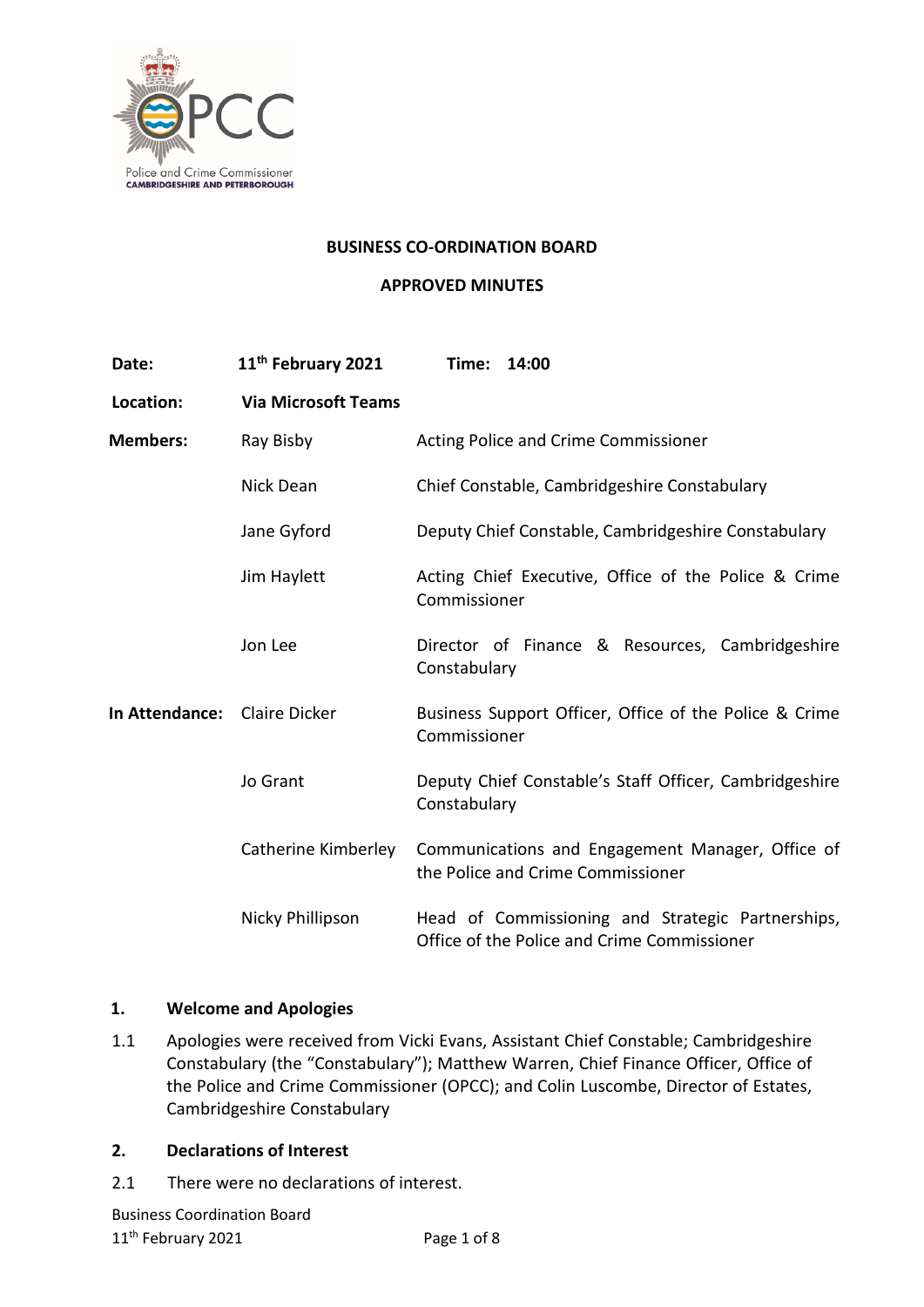# **3. To approve minutes of the Business Coordination Board meetings held on the 20th January 2021**

3.1 The minutes were not circulated to the Business Co-ordination Board (the "Board") in time for the meeting held on the  $11<sup>th</sup>$  February 2021. The minutes will now be circulated outside of the meeting for the Board to approve.

### **4. Business Co-ordination Board Action Log**

- 4.1 The Board reviewed the actions as follows:
	- Action no. 50.0, Agenda Item 13.0, 20<sup>th</sup> January 2021 Cambridgeshire Southern Police Station

Usual verbal update for February and March 2021 Boards. Planning Committee is on 10<sup>th</sup> March with a formal decision letter about 10 days later, report unlikely to be submitted in March. Formal report to be submitted to April Board.

**Update:** The Board noted that a verbal update was discussed at Agenda Item 6.0.

• Action no. 51.0, Agenda Item 14.0, 20<sup>th</sup> January 2021 – AOB – Criminal Justice Joint Inspection Committee Report

Report to be brought back to  $11<sup>th</sup>$  February Board meeting regarding how the Constabulary/the criminal justice system are responding locally to some of the concerns highlighted in the report.

**Update:** The Board noted that a report was to be discussed at Agenda Item 12.0 and therefore 'closed' the action.

### **5. Views from the Public Raised with the Acting Police and Crime Commissioner**

- 5.1 The Acting Chief Executive presented the report to the Board. The purpose of this report is to inform the Board that the responses to the precept survey about the public's view on safety and policing and crime priorities are being analysed. The full analysis will be brought to the March Board meeting for discussion.
- 5.2 The Acting Commissioner asked if there was any further update regarding the deletion of records from the Police National Computer (PNC), following the question brought to the Board last month.
- 5.3 The Chief Constable replied advising the Board that across Bedfordshire, Cambridgeshire and Hertfordshire (BCH) they are engaging nationally and there is a gold group in place for when the details are released; then the information can be analysed and assessed locally.

## **6. Southern Police Station Update**

- 6.1 The Director of Finance and Resources updated the Board with a verbal update. He advised that they are still in the same position, and are waiting for the outcome of the Planning Meeting on the 10<sup>th</sup> March 2021.
- 6.2 The Board were asked to note the update.

#### **7. Revenue & Capital Monitoring Report Month 9 2020/21**

- 7.1 The Director of Finance and Resources presented the report to the Board.
- 7.2 The highlights of the report were presented to the Board and were asked to note the following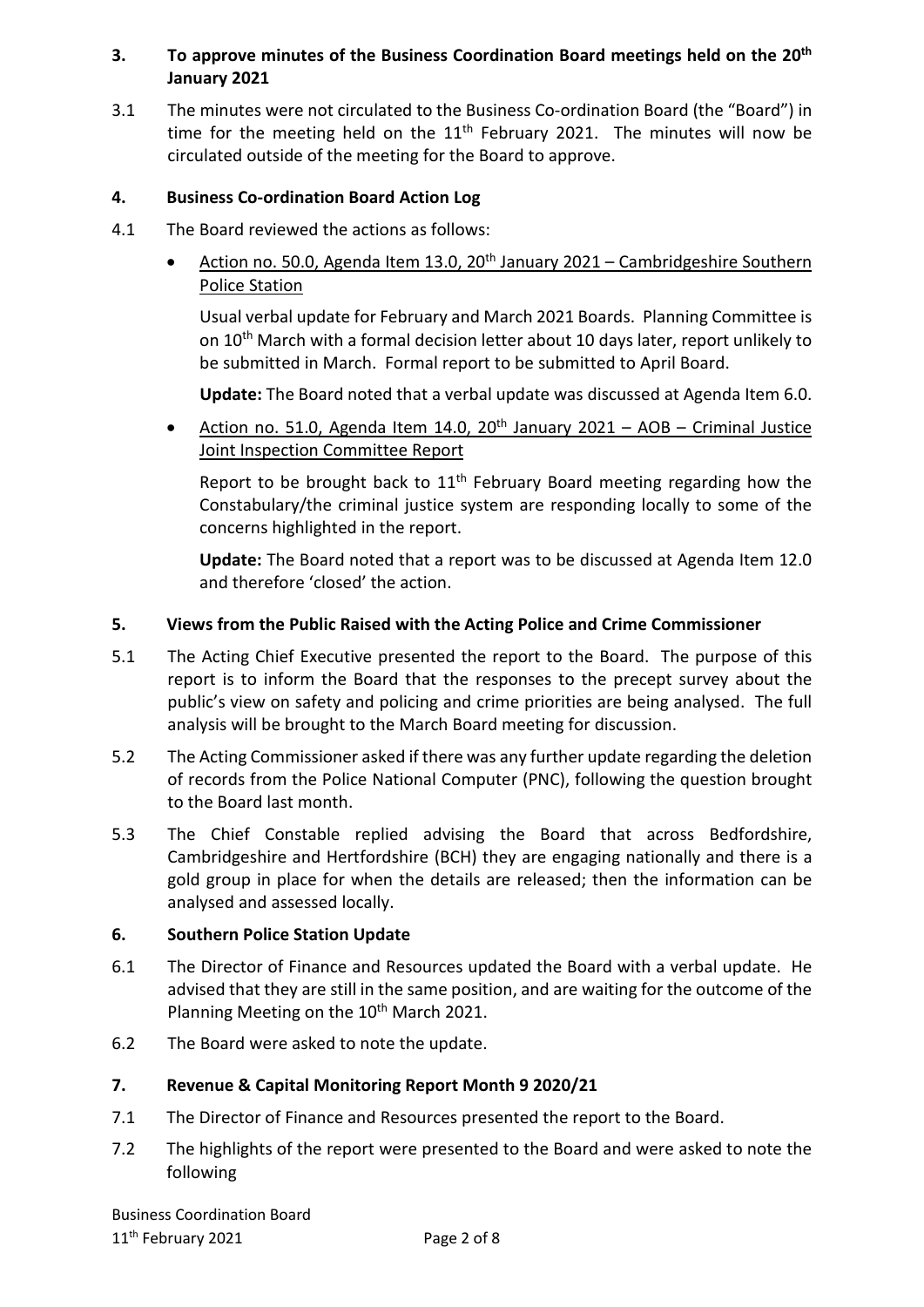- As of the end of December the overall underspend had reduced by £149,000. £816,00 is currently being reported as underspend. As previously reported any remaining underspend will be transferred to reserves.
- To finalise the MTFS there is the need to refresh the reserves forecast to take into account the changed underspend forecast.
- The biggest area of change in respect of underspend is within local policing, but overall there are no significant movements causing the reduction. There shouldn't be any significant movement between now and the end of the year.
- 7.3 The Acting Commissioner noted that there was a discussion at the November Board meeting regarding the oversight role and that there would not be questions on every detail within the report.
- 7.4 The capital programme amendments at Section 3 within the Chief Constable's delegated limits were approved by the Board.
	- This is to replace smartphones and body worn camera equipment totalling £113,000 funded through underspends on other ICT capital projects and a revenue contribution to capital from the ICT budget.
	- The Use of £8000 from the Asset Incentivisation Reserve to part fund, alongside revenue contributions, and two additional trap vehicles.
- 7.5 The Acting Chief Executive asked about the OPCC overspend.
- 7.6 The Director of Finance and resources reported that it was an overspend in relation to the capital financing and not due to the office budget.
- 7.7 The Acting Commissioner noted that 97% of invoices were paid within the 30 day target for the 9 months to  $31^{st}$  December 2020, this was against a target of 95%. This is an improvement on previous figures. This is very appreciated given the current economic climate and the impact on suppliers and thanks were given to the team.
- 7.8 The Acting Commissioner asked about the National Police Chiefs Council (NPCC) subscriptions and contributions and that they are expected to be in the region of £134k overspent, and if it can be explained.
- 7.9 The Director of Resources replied that it is additional contributions from several NPCC areas of business charged to the Constabulary. The breakdown shows various costs, for different activities, £55,000 for National Ballistics Intelligence Services (NABIS), and £24,000 for the Forensic Collisions Investigation Network (FCIN). Going forward there will be a single schedule for NPCC costs.

## **8.0 Police and Crime Plan – Victims Theme – OPCC and Broader Partnership Support**

- 8.0.1 The Acting Commissioner noted that at the last Board meeting the OPCC brought a paper on the OPCC Approach to Commissioning and Grants. The Acting Commissioner also noted that the OPCC have now received the budget from the Ministry of Justice for Victims' Services. As predicted this was a standstill budget so our proposed Victim Services awards will now be confirmed. The Ministry of Justice indicated that additional funding with associated processes would follow.
- 8.0.2 The Head of Strategic Partnerships and Commissioning further updated the Board in relation to this. The Ministry of Justice as part of their national commitment to ensuring access to support for the most vulnerable victims sent a detailed letter on Monday evening.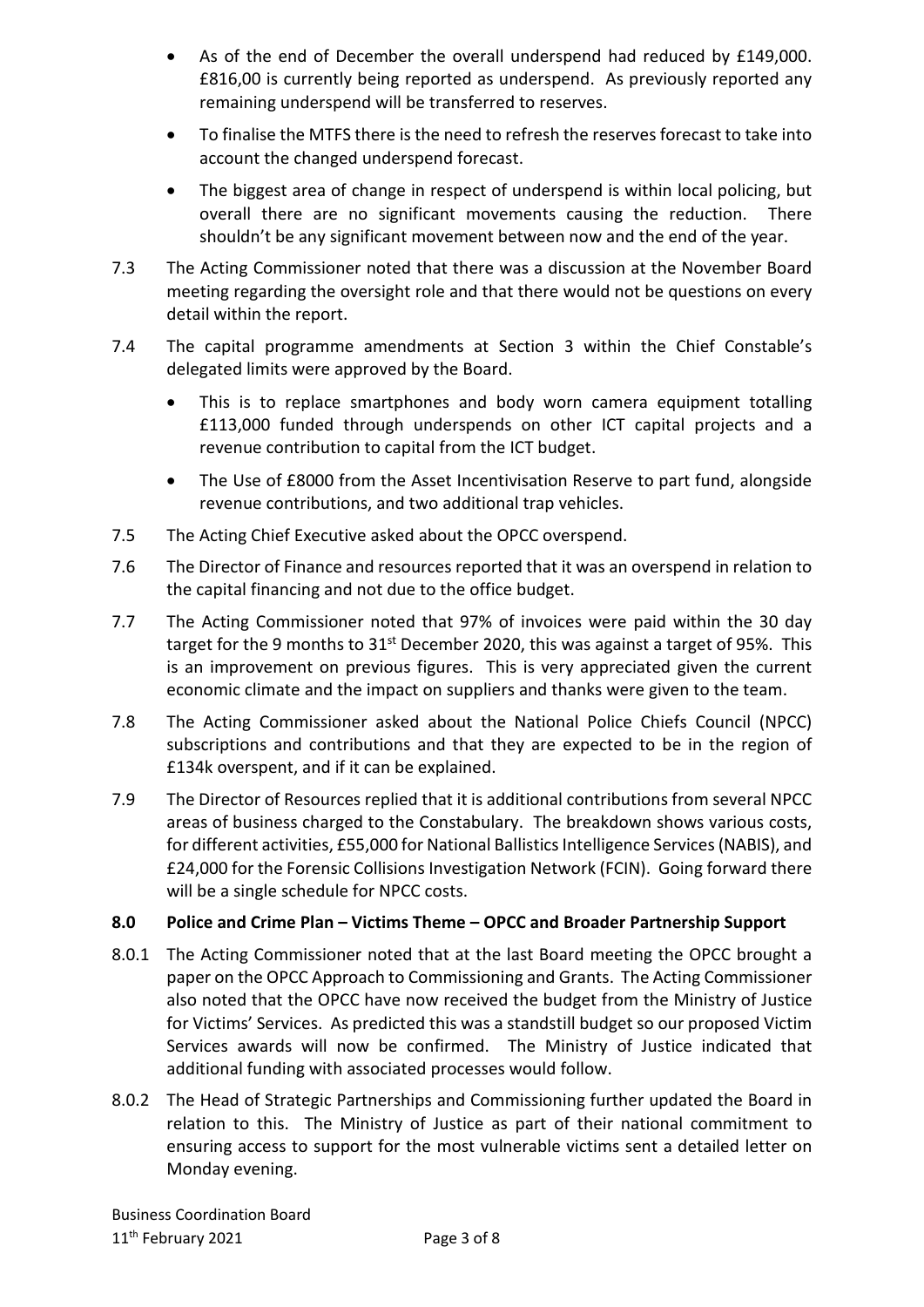- 8.0.3 This highlighted a number of funds which the OPCC can bid into for additional resources on behalf of support organisations, namely a Critical Support Fund and a fund to enhance services for male victims of Sexual Violence (SV).
- 8.0.4 It also provided details of an **expression of interest for additional Independent Sexual Violence Advocates (ISVAs) and Independent Domestic Violence Advocates (IDVAs) for the county funded for two years.**
- 8.0.5 It also notified the OPCC of an uplift to the Rape Support Fund element of the grant; Cambridgeshire is one of five areas taking part in a pilot where the Home Office devolve Rape Support Fund funding to local areas. In Cambridgeshire the funding is a huge part of the contract with the countywide service. As an aside, this pilot will be extended until March 2023.
- 8.0.6 Finally, and most significantly there has been an uplift to the grant of £193,014 ringfenced for domestic abuse (DA) and sexual violence support services. It now needs to be decided (in partnership with the local authority) where this funding should go based on local need (using evidence from the process used in Summer 2020) and local knowledge of service demand and need. There is also an expectation that this process will enable providers who the OPCC 'are not aware of' to express an interest in funding.
- 8.0.7 Clearly the timing demands a pragmatic approach to award the funding. Therefore, it is intended to follow a slimmed down process to last time which includes:
	- Working in partnership with the local authority DA Partnership Team.
	- Assessing demand versus resources of all currently funded services (either locally commissioned or funded due to Covid). Contract meetings are held regularly with all services so there is a good understanding already and they will be approached to ask clarification questions.
	- Prioritising awards based on the delivery of the first core model of support services agreed by the DA/SV Strategic Group and then the enhanced element.
	- Carry out all due diligence then award funding as grants. The short time scale prevents any commissioning process.
- 8.0.8 The Board endorsed the process.
- 8.0.9 The Chief Constable asked about the allocation of funding and whether it was based on demographics or demand.
- 8.0.10 The OPCC Head of Strategic Partnerships and Commissioning replied that national funding is normally pro rata to population, so for Cambridgeshire around 1.45% of the national amount. There is the possibility of bidding into national funding of £16 million for ISVAs and IDVAs. This is based on a general bid on the general population formula which would be about £230,000. There is the need to look into the demand that is there already in relation to these services. A Victim Needs Assessment has recently been completed.
- 8.0.11 The Chief Constable asked about the possibility of any future funding in relation to the upcoming ISO accreditation for the SARC this will directly link into the support of victims and the prosecution of offenders.
- 8.0.12 The OPCC Head of Strategic Partnerships and Commissioning advised that she is aware of the pressure on the Constabulary in funding this. The Ministry of Justice funding cannot be used for this. However, it is unclear as to costs for the accreditation at this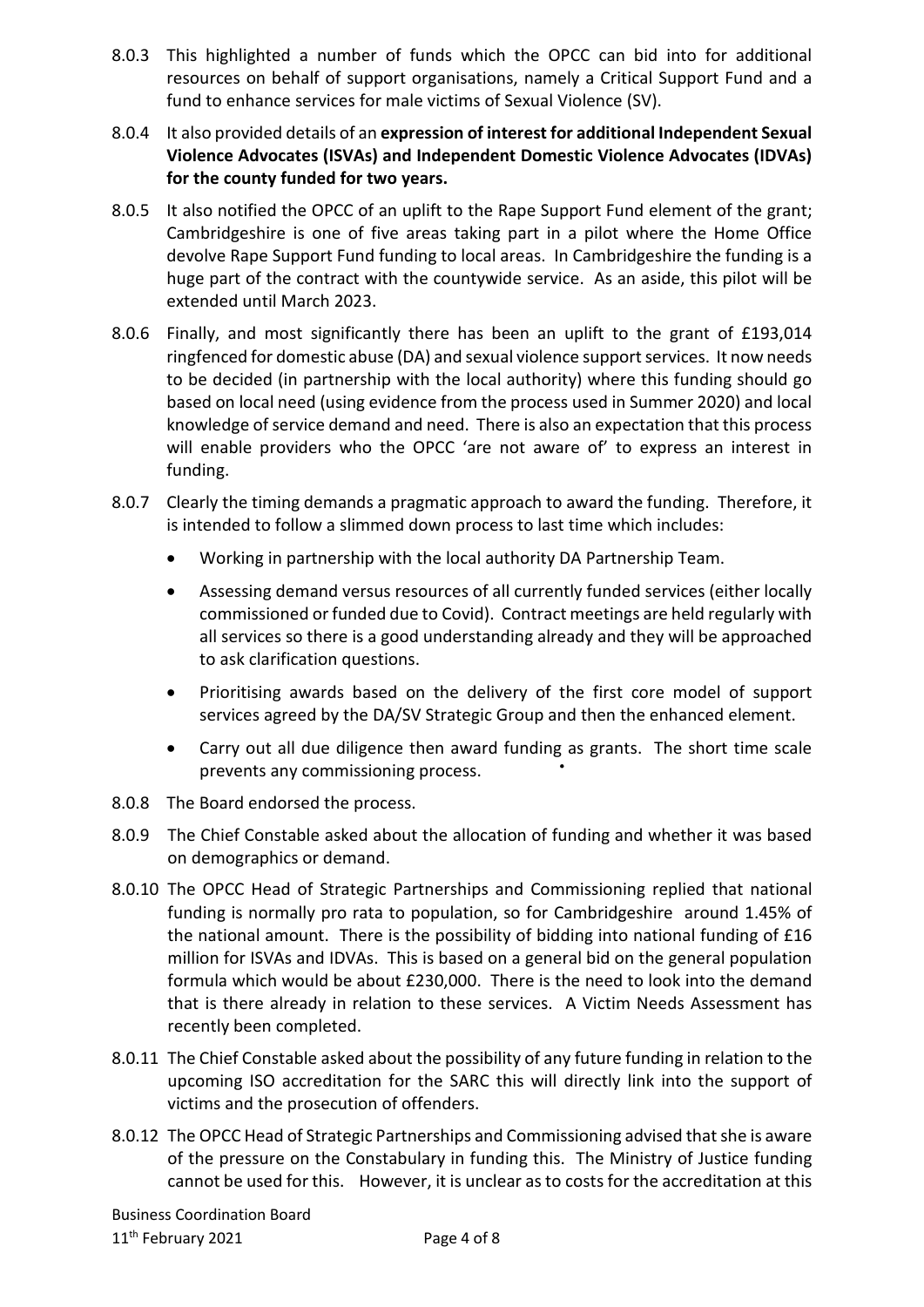stage. There may be the possibility of a Tri-force approach to this, but Hertfordshire do not have a long term contract with the providers Mountain Healthcare that Cambridgeshire and Bedfordshire do.

8.0.13 This funding can only be used for victim services and there is the need to be careful how it is spent. This is the first time that funding can be given to IDVA's as they are employed by the local authority.

## **8.1 Police and Crime Plan – Victims Theme – Cambridgeshire Constabulary work to deliver actions**

- 8.1.2 The report was presented by the Chief Constable, who took the Board through the report highlighting key areas of achievement and performance for the 12 months up to December 2020.
- 8.1.3 The Acting Commissioner asked the Chief Constable if he could explain what has caused the over recording issue regarding Stalking and Harassment and the extent to which this will affect previously reported data.
- 8.1.4 The Chief Constable explained that there is some analysis going on around Stalking and Harassment, which is intrinsically linked to DA, just to make sure that there isn't some over recording of offences and some duplication. It appears rather than tagging the additional offences on to the original offence, the offences are being recorded separately. Recording needs to be tight on recording practices and that there is no duplication against Stalking and Harassment and DA. The Constabulary are looking into this to make sure that officers are getting this right and not over recording and within parameters of the Crime Data Integrity requirements.
- 8.1.5 The Acting Commissioner noted that 1,138 referrals have been made to WeProtect and asked how many officers are managing victims' expectations around this app and how many of these referrals have actually translated into free support in obtaining civil orders such as non-molestation orders.
- 8.1.6 The Chief Constable replied that officers have had extensive briefings to manage the victims' expectations by explaining the work Domestic Abuse alliance and the referral system through that application, and the assistance with civil orders (non-molestation, occupation prohibitive Steps Orders) etc. One of the advantages of the focus desks that the Constabulary is bringing in, is that with their knowledge around this, they will be able to refer officers on the frontline to those applications of civil orders and the free service in terms of legal aid and in addition to this DA desk within the demand Hub will also be able to identify the vulnerability at an early stage and direct officers attending the scene.
- 8.1.7 The Chief Constable also said that it was not possible to ascertain exactly how many referrals can be translated into free support. All who qualified for Legal Aid can get free assistance at court and pro bono work is also available. 21 cases have been recorded since the partnership began. So far 128 injunctions have been secured, 132 cases are currently receiving advice. This is a good application that has been implemented by the Constabulary.
- 8.1.8 The Commissioner asked about the Force's response to fraud cases through the Operation Signature approach which relied on Community Safety Officers contacting and sometimes visiting the homes of vulnerable victims of fraud. How will the force maintain a consistent level of support and safeguarding from April when Community Support Officers are phased out.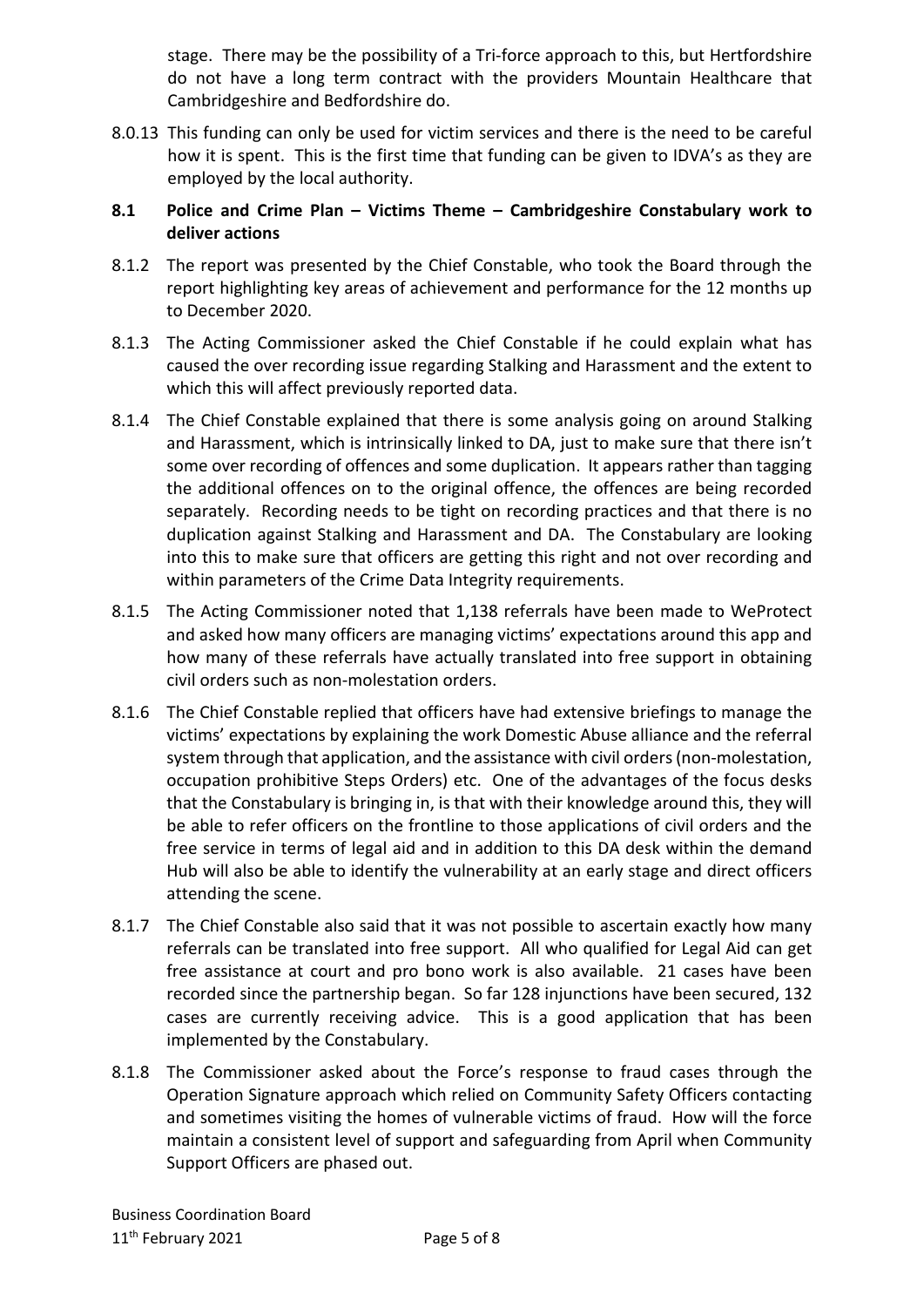8.1.9 The Chief Constable replied that the broader aspects of the work of Community Support Officers (CSO's) has been mapped, so nothing gets dropped in relation to this. Going forward SCAMS partnership will work alongside the Fraud Protection Officers and the 4 online Cybercrime Prevention Officers on Op Signature will then pick up this work.

## **9.0 Police and Crime Plan – Transformation Theme – OPCC Work to Deliver Actions**

- 9.0.1 The Acting Chief Executive gave a verbal update to the Board on the OPCC's and partners contribution to the Transformation theme of the Police and Crime Plan, asking the Board to note the OPCC have worked with the Constabulary to review use of grants and reserves, reported at the January Board. Also, the approach to grants and commissioning, also reported at the January Board, is also geared towards supporting partnerships in lights of Covid recovery plans. The Estates Strategy was also approved by the Board in January.
- 9.0.2 The Board were asked to note the update.

# **9.1 Police and Crime Plan – Transformation Theme – Cambridgeshire Constabulary Work to Deliver Actions**

- 9.1.1 The report was presented by the Chief Constable and highlighted the key areas of performance for noting.
- 9.1.2 The Deputy Chief Constable took the Board through some headlines of ongoing improvements within the Constabulary:
	- There are 47 innovations that are currently going through the Change Board, which is led by the Deputy Chief Constable.
	- The focus has been with the Operational Improvement Centre, who have been driving all the change and research and continued improvement, so it becomes the new normal, this is now embedded.
	- The operational requirements have been determined for the STRA which is on track to be opened on 4<sup>th</sup> March;
	- The new operating model is due to be rolled out in the first or second week in April; with a readiness check just before. Bringing in a more effective and efficient model and looking forward around new demand.
	- There are pieces of work showcasing innovation across the organisation:
		- $\circ$  Protect leaflet produced between the Constabulary and Cambridge college which supports young people/teenagers on the dangers of Social Media. It covers all apps and how there are dangers that can make them vulnerable and to safeguard them. This has been launched and is being circulated.
		- $\circ$  Ambulance Service piece of work of ambulance to police and vice versa documentation to be more focused on each other's demand. There will a check list to see if police need the ambulance service or if they can deal with the incident by themselves and the same with the ambulance staff. This was signed off by the Deputy Chief Constable at the Change Board on 10<sup>th</sup> February 2021.
		- o Confidence and satisfaction with members of the public and using a digital solution. There is a programme within Office 365 called Forms.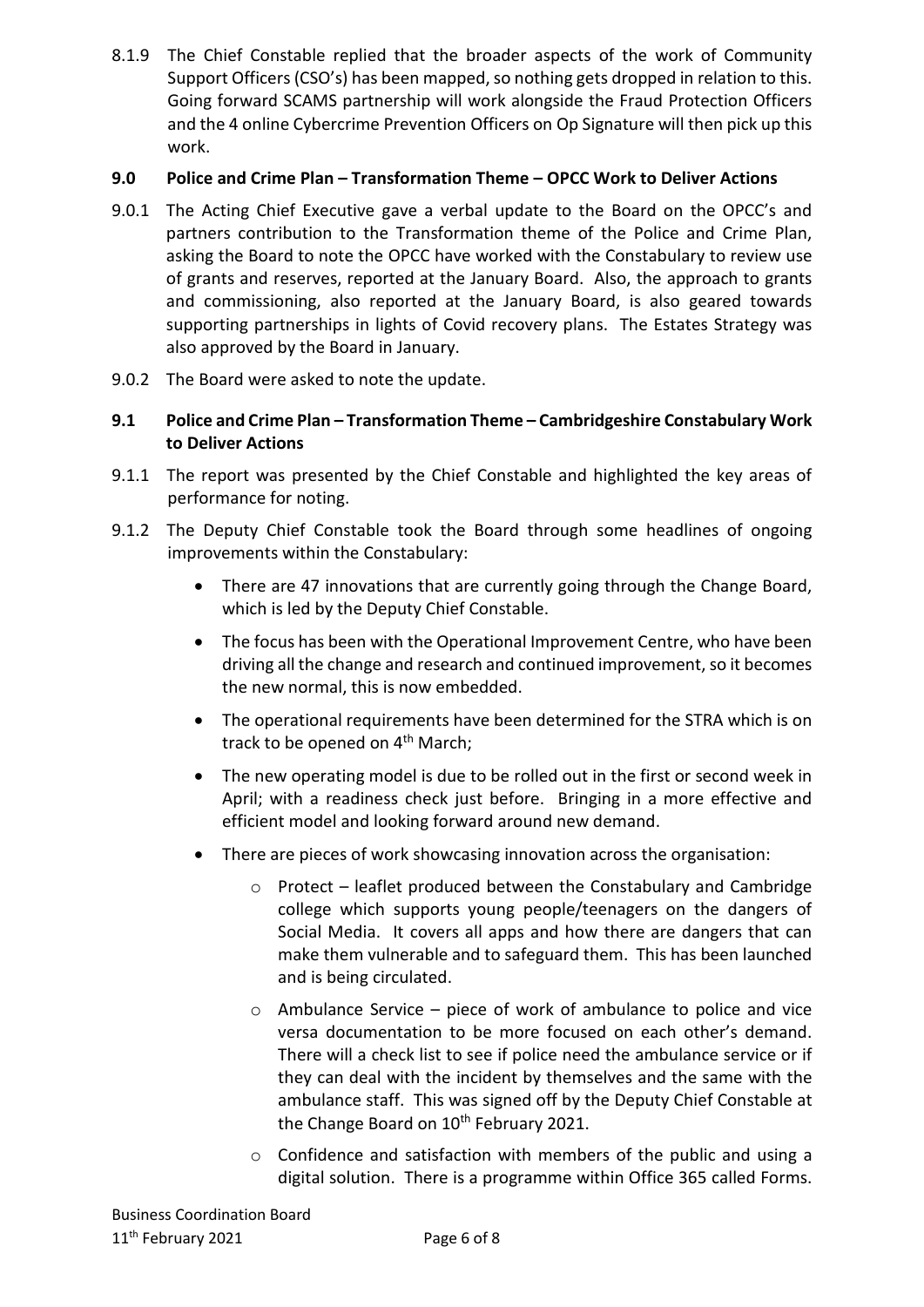The form will show how people feel about the constabulary's service. This is being looked into as an inhouse project to save costs going forward.

- 9.1.3 The Acting Commissioner noted the good work and how innovative the work currently being carried out by the Constabulary was under the Deputy Chief Constable.
- 9.1.4 The Acting Commissioner asked about the Neighbourhood Policing Change Programme. It has previously been discussed how these changes would be monitored; and if there were any further thoughts or updates how this this will be monitored and the timescale for reporting this.
- 9.1.5 The Deputy Chief Constable replied that it is part of the operating model and the Constabulary will keep track on it and how it is working. This will include stakeholder engagement, check points and dip sampling.
- 9.1.6 The Acting Commissioner noted that there is a lot of good work on-going with the Demand Hub, which he assumed was a result of the Demand Hub Review that the Board has discussed several times. He then asked what the contact trial was in the North and is it something that will be rolled-out across the force. Also, the on-line reporting, he noted that this is working well and when will the evaluation of this take place to ascertain its effectiveness.
- 9.1.7 The Chief Constable replied that work from the Demand Hub goes through to the contact trial in the North, this is more about lower priority scheduled appointments which rather than being dealt with by the Demand Hub, it is sent to the local supervisor and they will then schedule appointments and allocate to the Neighbourhood Teams. There will be a local response on a scheduled basis with a better service. This will be rolled out across the Constabulary in March. With the online reporting, there is the Single Online Home which is due to be implemented later this year. There has been a massive increase in online reporting, which was first seen during Covid and is now continuing to happen. There is a reduction in 999 and 101 calls, it is uncertain whether the channel shift is due to Covid or change in demand generally. The digital desk will take on any online reporting, webchat etc, not just social media.
- 9.2 The Acting Commissioner asked about Digital Interviewing and could it be explained further along with the successes of the pilot.
- 9.3 The Chief Constable replied that this is used in voluntary interviews. Instead of using the disc machines, which are used within the interview rooms, they will record them by Body Worn Video. The footage is then uploaded onto the Digital Evidence Management System (DEMS). There have been 2,500 interviews since November/December. The other aspects are in relation to using it within the fixed assets of custody so Achieving Best Evidence (ABE) interviews, mobile interviews etc; there is due to be a pilot initiative at Hatfield Custody in March and then rolled out across BCH in April.

## **10. Health and Safety Statement of Intent**

10.1 This report was presented by the Chief Constable. The purpose of the report was to inform the Board of the framework around which the BCH police forces and the respective OPCCs can develop and maintain a successful and proactive health and safety management system.